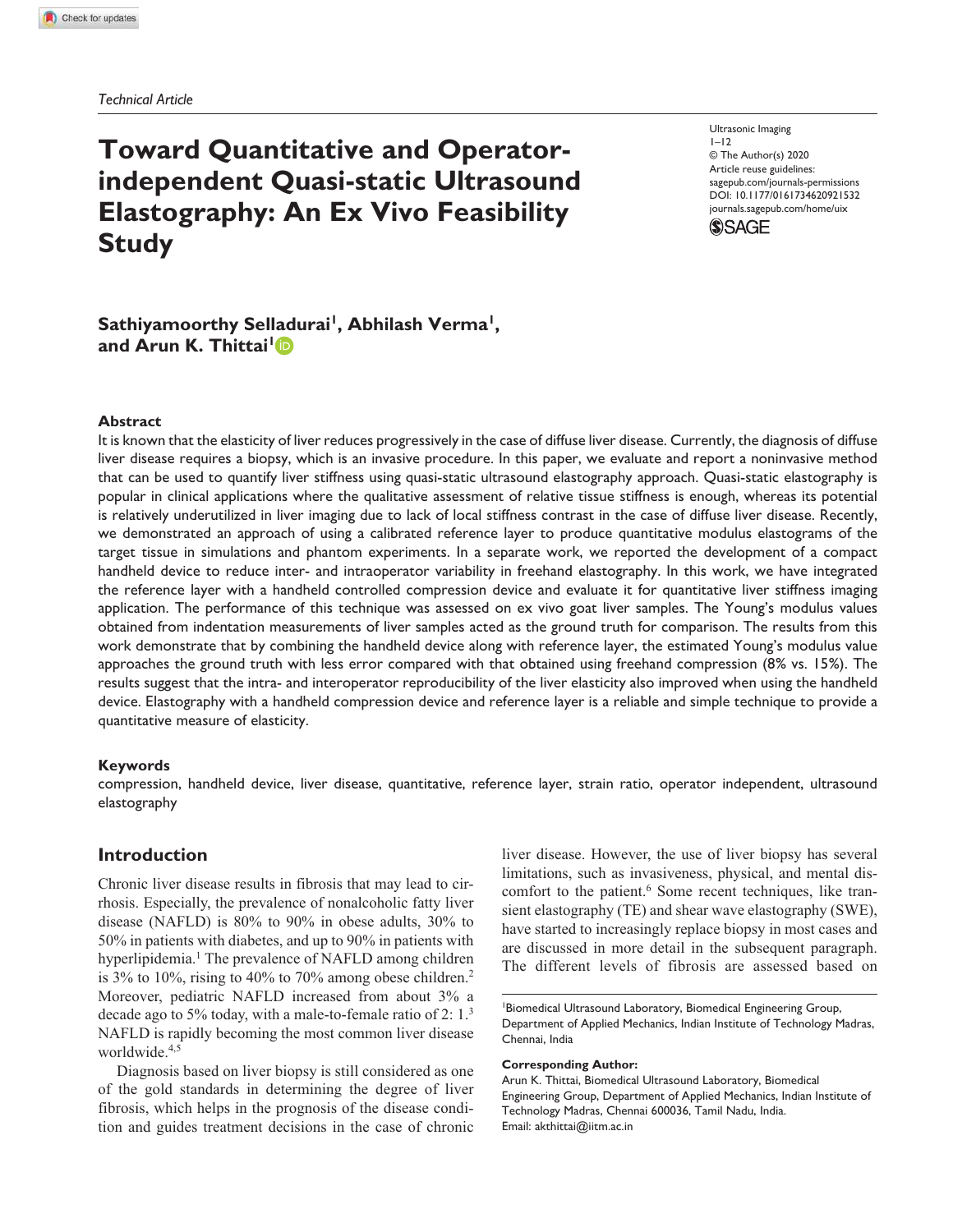histological scores classified as F0 (no fibrosis), F1 (mild fibrosis), F2 (clinically significant fibrosis), F3 (severe fibrosis), and F4 (cirrhosis), as per the revised clinical practice guidelines for grading and staging of liver diseases.<sup>7-9</sup>

Therefore, there is an increasing need for alternative noninvasive methods to determine the grade of liver fibrosis and for frequent follow-up monitoring of liver after treatment. It is well known that liver stiffness is related to the degree of fibrosis, and palpation has been used over decades to establish a clinical diagnosis of hepatic fibrosis and cirrhosis. Early diagnosis can lead to reversing the disease condition and avoid liver transplantation. In the view of the above, there is an active research interest worldwide toward the development of noninvasive techniques for the assessment of liver diseases based on changes in liver stiffness. In this regard, ultrasound elastography seem to be one of the most promising approaches.<sup>10</sup> Based on the excitation source, elastography techniques can be divided into two main subgroups: dynamic, which is based on dynamic force stimulus, and quasi-static strain elastography in which a compressive force is applied.<sup>11,12</sup>

The most extensively used and tested method for evaluation of liver fibrosis and staging is TE. This technique, which does not produce images, consists of a mechanical vibrator that generates a low-frequency shear wave at 50 Hz in the target tissue (liver), and subsequently, pulse-echo ultrasound acquisitions are used to follow the propagation of the shear wave to measure its speed,  $C_s$  (m/s). The corresponding Young's modulus *E* (kPa) is computed by  $E = 3\rho C_s^2$ , where,  $\rho$  is the density of tissue.<sup>13</sup> The disadvantage of this method is that it does not provide a B-mode image that is essential for accurate targeting, it cannot be performed on the liver with ascites, and it is not coupled with a standard ultrasound machine.<sup>14</sup>

On the other hand, SWE is a dynamic elastography method in which the elasticity is estimated based on the shear wave induced by an excitation. The excitation may be from an external vibrator or sources, such as an acoustic radiation force. Point SWE-based approaches provide the stiffness value only over a smaller region of interest (ROI), yet the clinical experiences and evidence are promising. However, this method will require a dedicated high-end scanner, which may make it expensive for routine scanning in rural, resource-poor regions within developing or underdeveloped countries.15,16

In contrast, quasi-static elastography or real-time elastography (RTE) is shown to be feasible even with affordable low-cost scanners.<sup>17,18</sup> This technique is predominantly popular in clinical applications where one wants to visualize regions with different relative stiffness within a soft-tissue region (e.g., solid lesion in breast), as against homogeneous targets. In the case of diffuse liver disease, where the liver gets stiffer as a whole, this technique has not been explored much, citing its qualitative nature and lack of any local contrast. However, it has several advantages: it is fast and painless, technique; Ascites is not a limiting factor; it can be

incorporated within conventional ultrasound diagnostic imaging scanner. It allows the combination of examination such as elastography assessment of the liver fibrosis and/or tumor after the morphological ultrasound examination of the liver (to investigate for signs of cirrhosis, portal hypertension, and to identify focal lesions). Because of the many listed advantages of this method, several efforts are being taken to make quasi-static elastography a quantitative one.

Chen et al.19 demonstrated the feasibility of estimating perineal body tissue properties in vivo in nulliparous women by using quantitative elastography and an artificial reference material. Yamamoto et al.<sup>20</sup> explored quantitative elastography for measuring the degeneration of Achilles tendon using a built-in reference layer and strain ratio metric for quantitative measurements. Hee et al.<sup>21</sup> explored the feasibility of quantitative sonoelastography of the uterine cervix by using laboratory built reference material. However, in all of these studies, the challenge due to interoperator variability in compression in freehand elastography method was not addressed. Furthermore, contrast-transfer efficiency (CTE) was not incorporated while calculating Young's modulus from strain ratio. It is important to incorporate the CTE, especially for liver, as there appears to be a modulus range scale that is correlated to the disease stage, and therefore, requires more accuracy.<sup>14</sup>

In the work reported in this paper, we attempt to overcome the twin problems of quasi-static elastography (i.e., qualitative measurement and challenge of interoperator variability in freehand elastography compression method) by integrating a reference layer within a handheld controlled compression device. Recently, we demonstrated a method to quantitatively measure the unknown modulus of the examined homogenous tissue-mimicking phantom by using a reference layer with known stiffness, interpositioned between the transducer and the tissue-mimicking phantom surface.<sup>22,23</sup> However, these used a benchtop three-dimensional (3D) motion controller setup to provide elastographic compression. In a separate study, the development of a compact handheld compression device for use in RTE was reported.<sup>24,25</sup> In this work, a combination of the two separate developments to estimate Young's modulus of ex vivo goat liver samples is investigated. Furthermore, we also investigated the intra- and interoperator reproducibility of the elasticity measurements obtained by the use of the handheld compression device and compared it against the freehand elastography approach. The work reported in this paper and the associated findings on ex vivo liver samples is a necessary and significant prelude to translating the concept to investigate its utility in a clinical setting.

## **Materials and Methods**

#### *Ex Vivo Liver-embedded Phantom*

Three freshly excised goat livers were acquired from a local butcher shop. Agar (3% by weight) and gelatin (5% by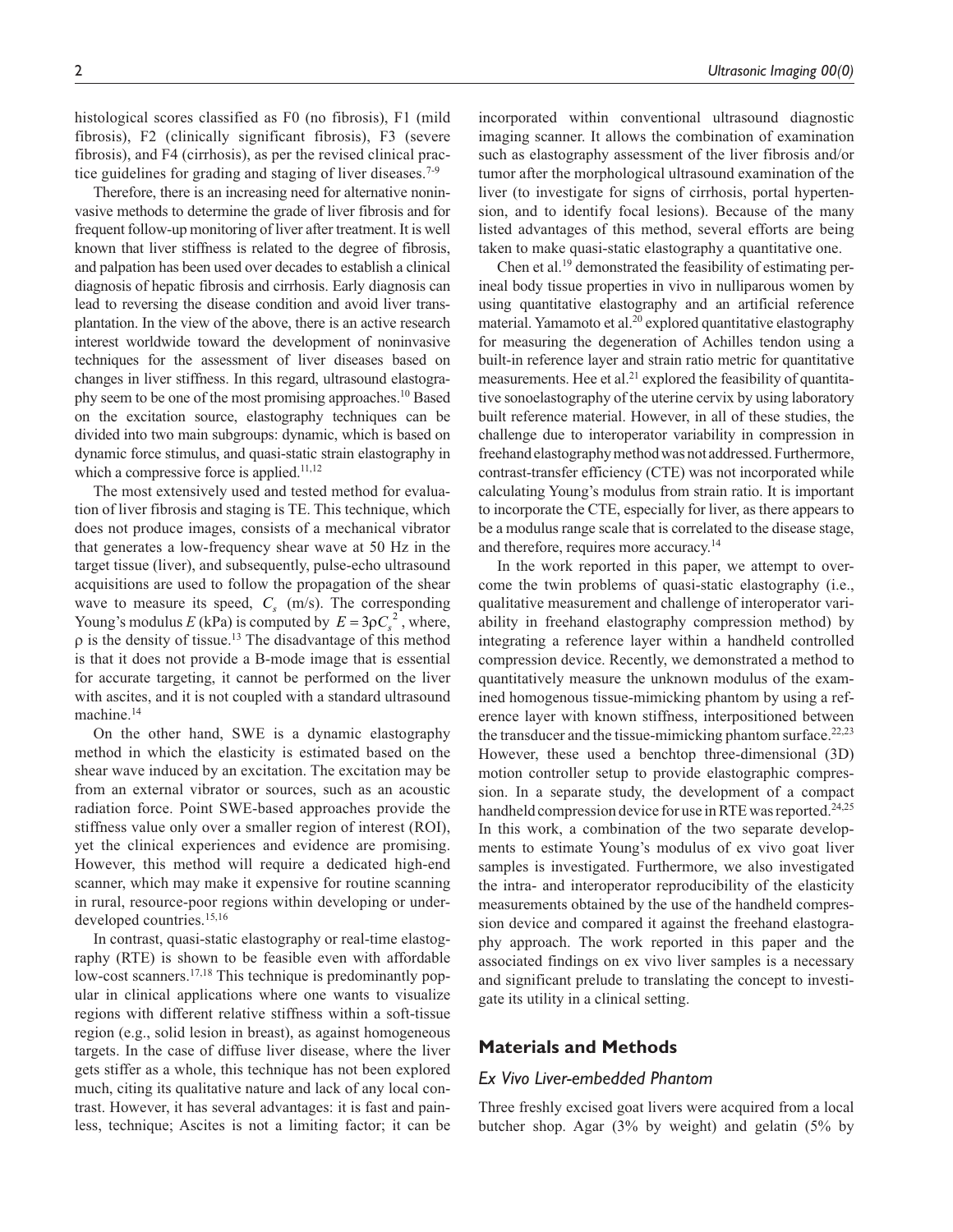

**Figure 1.** Photos showing (a) ex vivo liver suspended by stitching thread and held in place before agar–gelatin phantom solution is poured to surround it and (b) top view of the final liver-embedded Phantom.

weight) were mixed with de-ionized water and heated to 80°C and stirred with a magnetic mixer until the temperature came down to about 30°C. The mixture was then poured into a mold that contained the liver sample, which was suspended by using a stitching thread, as shown in Figure 1. Thus, the agar–gelatin solution acts as surrounding tissue-mimicking material for liver. The phantom was of the dimension 10  $\times$  $16 \times 16$  (height $\times$  length $\times$  width, in cm). The liver-embedded phantom in mold was then placed in the refrigerator at 5°C for 8 hours before any mechanical and elastography testing was done on it. In the same manner, a total of three ex vivo liver-embedded phantoms were prepared.

### *Reference Layer*

A commercially available 2 (height)  $\times$ 9 cm (diameter) aqueous, flexible, disposable ultrasound standoff layer (Aquaflex®, Parker Laboratories, New Jersey) was used as a reference layer. Its modulus value was determined from indentation test using Universal Testing Machine (UTM; Jinan TE, China), which is explained in detail in the upcoming section "Measurement of Young's Modulus Using UTM."

## *Handheld Controlled Compression Device*

A snapshot of the handheld device setup is shown in Figure 2. The controlled compression is achieved by programming the movement of the external compressor attachment, instead of the transducer itself; therefore, the device can be attached to several different ultrasound transducers, irrespective of their size and weight. A spindle geared motor, a position sensor, and a controller manufactured by Maxon Motor AG (Sachseln, Switzerland) were used in the device to move the compressor uniaxially. This device is integrated with an L14- 5/38 transducer (Analogic, Peabody, Massachusetts) operating at frequency of 6.6 MHz (corresponding to "penetration mode" in SonixTouch  $Q + \mathbb{R}$  scanner), which was used for



**Figure 2.** Photo of the handheld controlled compression setup (side view) along with reference pad.

radio-frequency (RF) data acquisition. The acquired RF data were sampled at 40 MHz sampling frequency. The device was set to provide axial compression and relaxation of 2% at 1 Hz on the ex vivo liver-embedded phantom for five cycles. A description of the device development and performance can be found in reference.<sup>24,25</sup> Note that the device is designed such that the compressor plate is the one that is moving and not the transducer. Therefore, we could swap out the transducer probe and this may take additional time. However, the actual scanning time of the proposed method is going to be the same compared with that of conventional scanning.

#### *Data Acquisition*

The experimental data acquisition was performed using a SonixTouch  $Q + \mathbb{R}$  scanner. The elastograms were collected using a single focus at a depth of 40 mm from the surface of the transducer. The elastography experiments were performed, having the reference layer in between the transducer and the agar–gelatin background containing the liver sample. The compression–relaxation cycles were applied with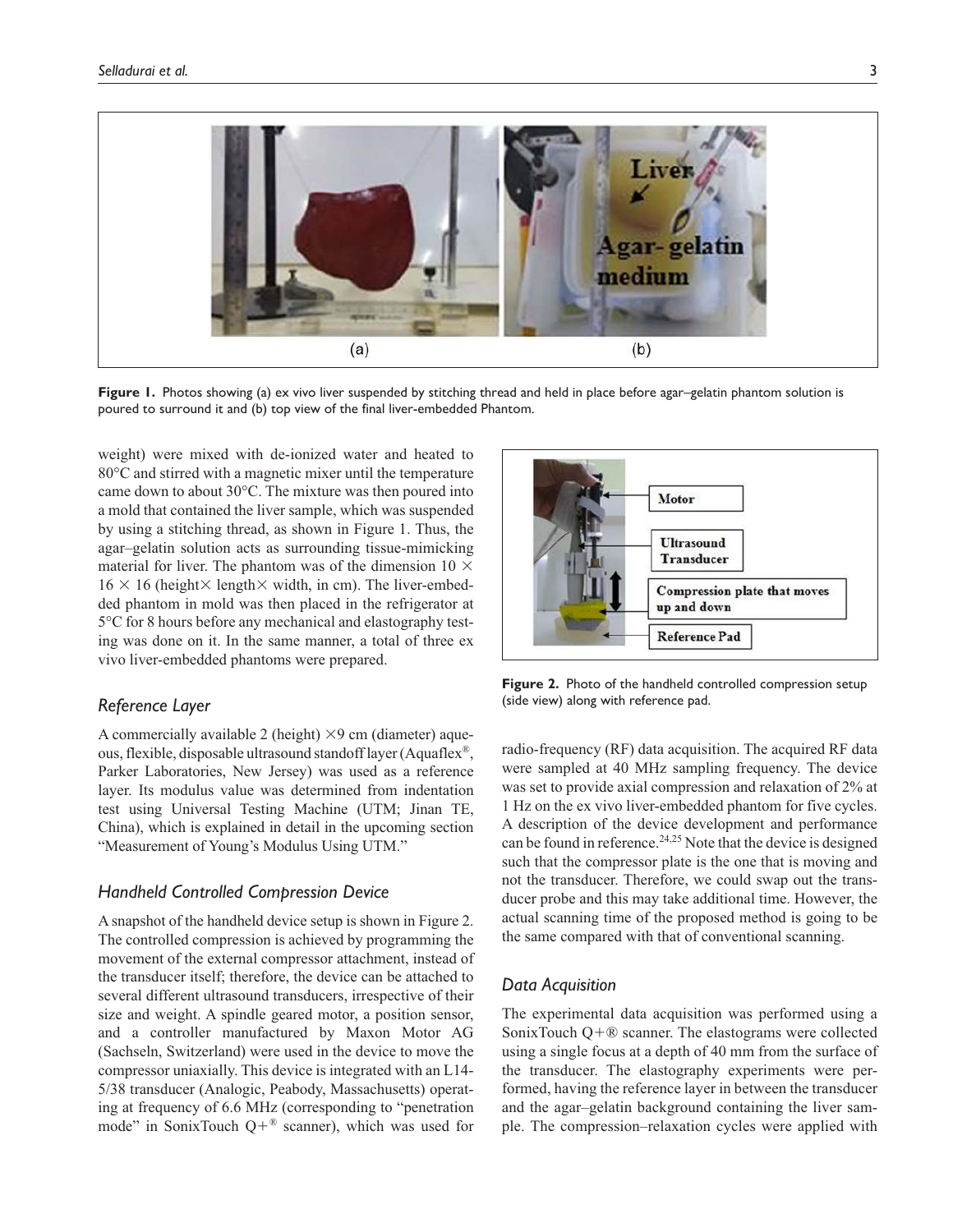

**Figure 3.** A photograph of the actual elastography data acquisition set up using Sonix Touch Q+ ultrasound scanner during (a) freehand compression and (b) handheld device compression.

freehand, and also automatically with the handheld compression device, and data were acquired for five seconds (50 frames/s). For each acquisition, elastograms were stored as cine loops in the scanner memory.

Five different operators (excluding the authors) were instructed to perform elastography experiments using the handheld compression device and freehand (i.e., using transducer only) with the calibrated reference layer placed on the top of the phantom (as shown in the Figure 3). In the case of freehand compression, the quality indicator on the screen of the scanner provided a visual feedback to the operators for maintaining a suitable range and uniformity of compression. Vascular structures in the liver were avoided during the scanning procedure to make measurements reliable. The above experiment was repeated on the same liver sample for five times, but at different elevational planes separated by 5 mm, to obtain independent realizations. The same experimental procedure was followed for imaging all the three different liver samples.

## *Frame Selection Algorithm*

From the stored elastography cine loop, good quality frame(s) was selected by a frame selection algorithm<sup>26</sup> that automatically selects a few representative frames for further analysis. Previously, the performance of this automated algorithm was reported by Chintada et al.,  $27$  where automated representative frame selections were compared against those selected by trained radiologists and found to reduce interobserver variations that arise at least partly because of the differences in the selection of representative frames from a cine loop. Linear elasticity is an implicit

assumption in the frame selection algorithm. In fact, frame selection algorithm may not be affected as long as piecewise wise linearity is there, which may be the case at common frame rates practiced ( $>10$  frames per seconds).<sup>26</sup>

## *Strain Ratio Calculation*

From the selected representative elastogram frames, the strain values from the reference layer and liver region were extracted over the ROI using the built-in software of the scanner. The strain distribution within an ROI is often illustrated by a color map, where large strain (lower stiffness) is indicated in blue and small strain (higher stiffness) in red. The strain ratio between two ROIs was then calculated.

When assessing the strain by elastography, the distance between the ROI and the transducer was taken into account,28-30 as the tissue closest to the transducer receives more compression than the tissues further away. The influence of choosing the position of the ROIs in elastography is reported by Nakayama et al.<sup>31</sup> The Young's moduli obtained at lateral border of the elastography image are not reliable. The strain ratio measurements were therefore obtained relatively close to the center line of the image. Guided by the literature, the distance between the ROI and the reference layer was kept as constant as possible for all measurements for comparison.

## *Young's Modulus Estimate from Strain Ratio*

The unknown modulus of the liver is estimated after first obtaining the phantom-to-reference layer modulus contrast using the following relationship<sup>32,33</sup>: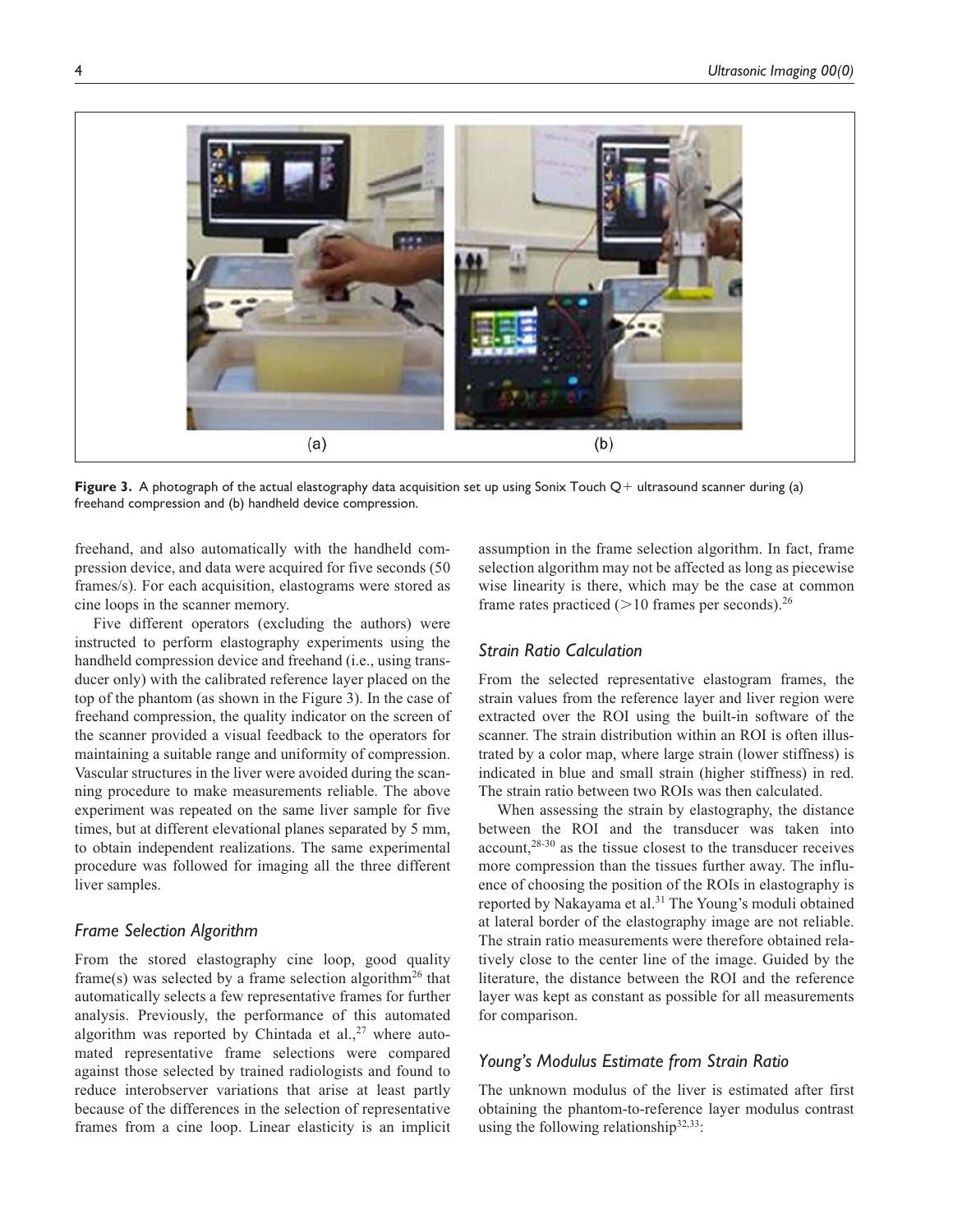

**Figure 4.** Image showing (a) the liver sample with needle insertions, which acts as a marker to identify the corresponding imaging planes and (b) the samples cut out from the liver for UTM testing. UTM = Universal Testing Machine.

$$
C_m = |2C_s - 1|,\t\t(1)
$$

where  $C_s$  is the strain contrast and  $C_m$  is the corresponding modulus contrast. Later, using the known modulus value of the reference material (obtained from indentation testing described in the "Measurement of Young's Modulus Using UTM" section), along with the estimated modulus contrast, we can obtain the unknown target modulus using Equation (2):

$$
\frac{M_1(\text{unknown})}{M_2(\text{known})} = C_m,\tag{2}
$$

where  $M_1$  = modulus of the liver (unknown),  $M_2$  = modulus of the reference layer.

### *Measurement of Young's Modulus Using UTM*

The embedded liver sample was taken out by removing the background agar–gelatin material without disturbing the needles that were placed as markers for identifying the imaging planes, as shown in Figure 4(a). The liver samples were cut into required dimensions as shown in Figure 4(b) using a surgical knife along the identified imaging planes. Samples were cut such that their height is less than twice their diameter to avoid the buckling effect.<sup>34,35</sup>

Liver samples were tested by a computer-controlled electro-mechanical UTM (Jinan TE, China). The 5 kN machine is equipped with an extensometer with 50 mm gauge length. The load cell measures the test load, and an elastometer measured the deformation of the specimen. Compression test was performed under displacement controlled mode with a strain rate of 1 mm/min up to a maximum of 15% strain. All samples were preconditioned for five seconds and preloaded to 1% of strain (1 mm). This experiment was repeated on five different samples from the same liver to measure the modulus value. Young's modulus was calculated from the slope of the linear portion of the loading curve using the least square fit. The slope was considered to be linear upto a maximum of 5% strain.34 The same procedure was followed for calculating the modulus value of the reference layer.

Figure 5 shows a schematic of the process for comparing Young's modulus measurements obtained from Quasi-static ultrasound elastography (freehand and device compression), along with the results obtained from UTM testing.

## **Results**

### *Ex Vivo Experiments*

Figure 6 shows the stress–strain plot obtained from UTM for one of the liver samples. The modulus values of different samples calculated from the slope of the stress–strain curve are reported later in Table 1.

Figure 7 compares the quality of the frames in the cine loop, which were acquired using freehand compression and the handheld device, respectively, for the same liver-embedded phantom. Here, the quality of the frames was determined by the frame selection algorithm that was reported in previous section. Only those frames that passed the threshold for sufficient compression (0.5%-2%), correlation coefficient (0.8-1), and tilt angle (0°-10°) were considered to indicate good quality and selected by the algorithm. The thresholds were taken to be the same as those reported earlier.<sup>27,36</sup> It can be inferred from Figure 7 that more number of good quality elastograms are obtained in the data acquired by handheld device compression compared with that of freehand elastography.

Figure 8 shows an example of the axial displacement map and corresponding strain elastogram selected by the frame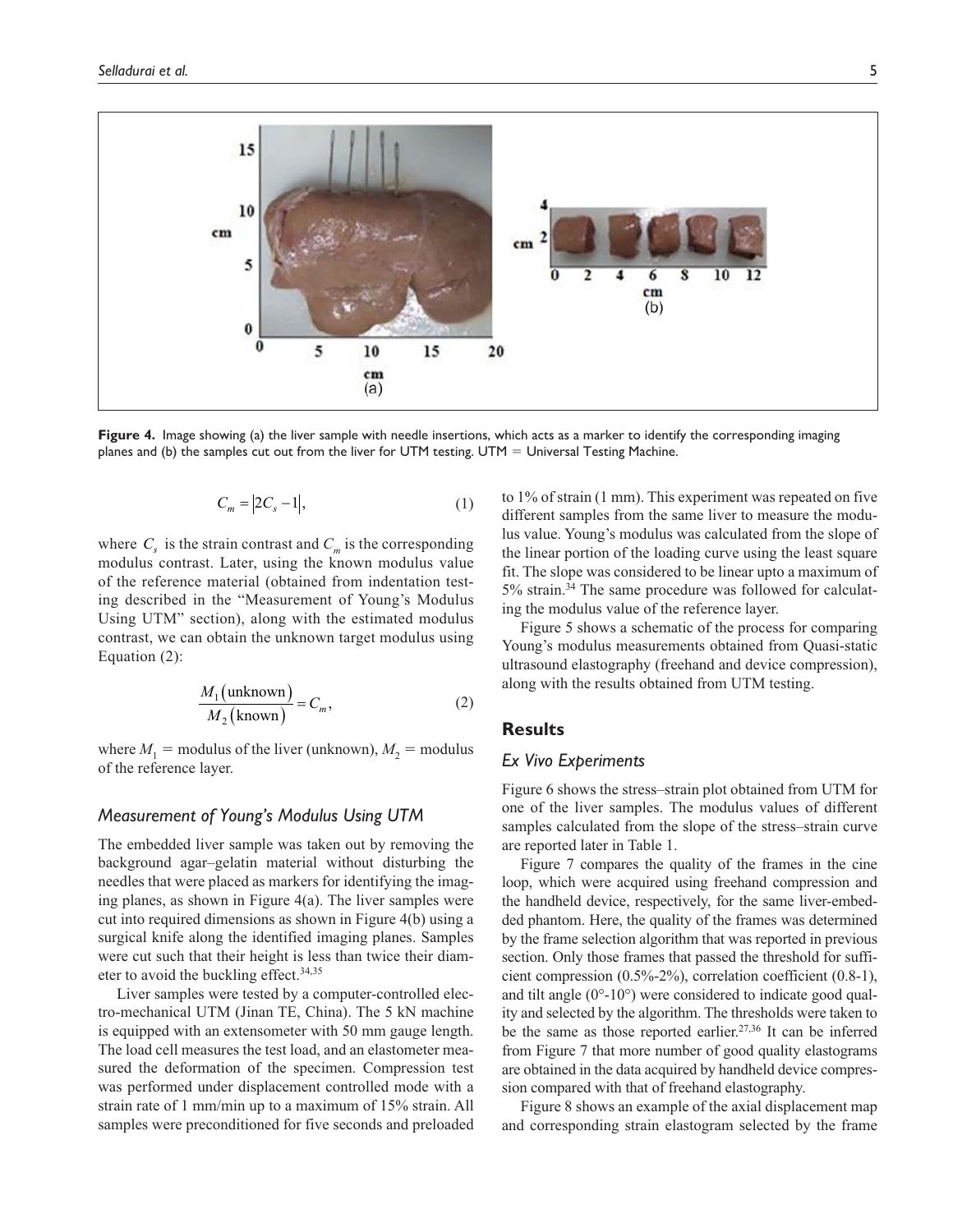

**Figure 5.** A schematic representation of the process for comparing the measurements obtained from quasi-static elastography (freehand and handheld device compression) integrated with the reference layer to that of UTM measurements. UTM  $=$  Universal Testing Machine.



**Figure 6.** The plot of the stress–strain loading curve for one liver sample. The linear region is fixed at the initial portion (5% of strain), and Young's modulus was calculated as the slope of this linear portion using the least square fit.

selection algorithm. It can be noticed that the axial displacement contours are parallel, especially, at shallow depths, indicating very little tilt during compression as would be expected for the case of uniform applied compression.

Figure 9 shows the screenshot of B-mode image and strain elastogram of one imaging plane obtained from freehand and handheld compression device, respectively. The unknown modulus value of the liver was estimated from the

strain contrast values taken from the ROI, indicated by red box, and using Equation (2). The obtained modulus values were compared with the values obtained from UTM experiments and reported in Figures 10 to 12.

Table 1 shows Young's modulus value obtained from UTM (ground truth) and by ultrasound elastography with reference layer using freehand compression and handheld device compression methods for the three different embedded liver samples. The mean and standard deviation values computed over five independent realizations of elastography and UTM experiments are reported.

Figures 10 to 12 show the corresponding bar plot of values tabulated in Table 1 for the different samples, liver 1, 2, and 3. It can be observed that the intra- and interoperator reproducibility of the liver elasticity also improved when using the handheld device. It can be inferred from this result that by combining the handheld device along with reference layer, the estimated Young's modulus value approaches very close to the ground truth (within 8% error) compared with that of results obtained using freehand compression (within 15% error with respect to ground truth).

## **Discussion and Conclusion**

Quasi-static elastography using external reference layer is a reliable and simple technique for the assessment of liver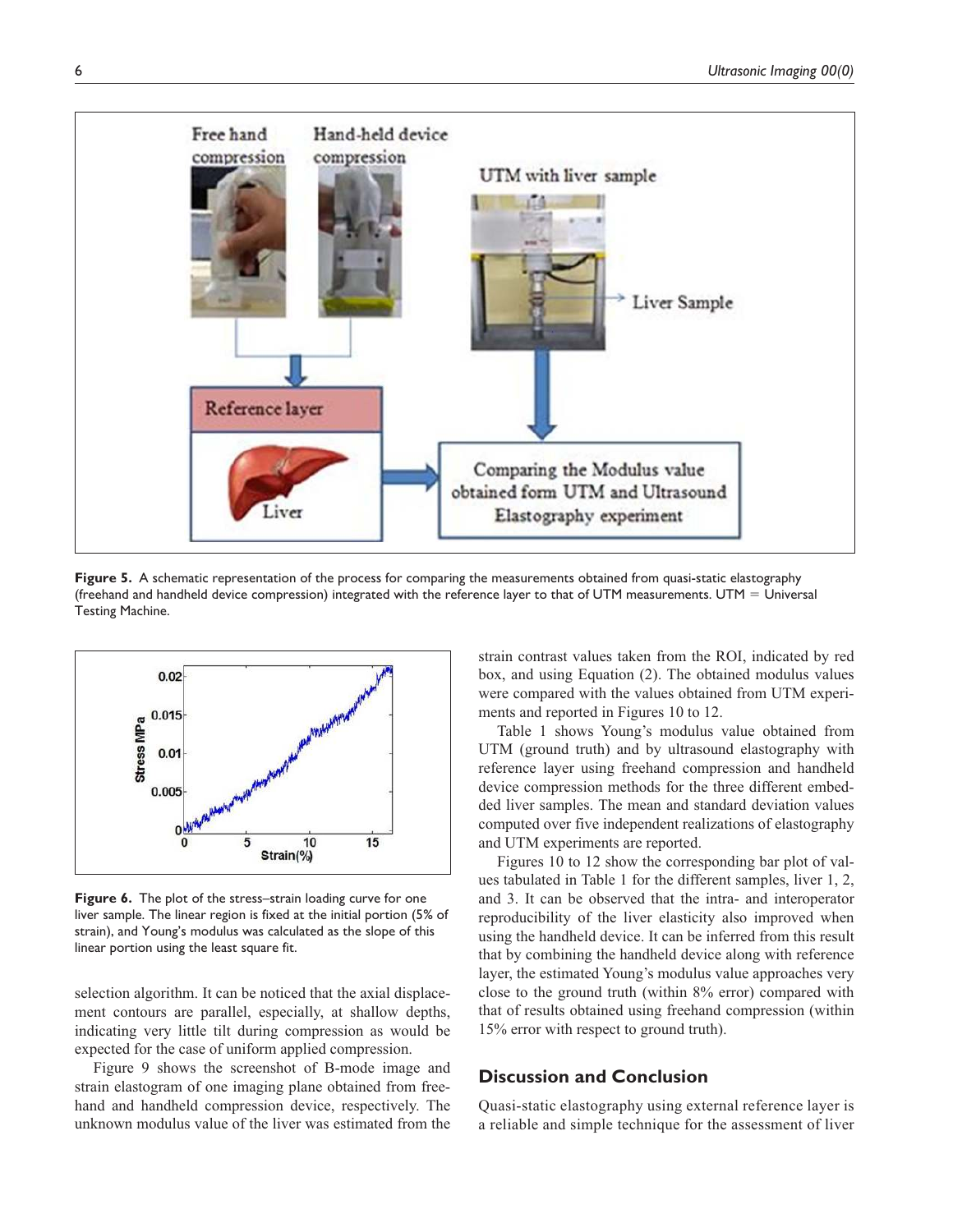| Liver Sample<br><b>Operators</b> | Type of<br>Compression<br>Used | Liver 1<br>Liver: $12 \pm 5.12$<br>(Ground Truth) | Liver <sub>2</sub><br>Liver: $14 \pm 4.45$<br>(Ground Truth) | Liver 3<br>Liver: $10 \pm 4.27$<br>(Ground Truth) |
|----------------------------------|--------------------------------|---------------------------------------------------|--------------------------------------------------------------|---------------------------------------------------|
|                                  |                                |                                                   |                                                              |                                                   |
| B                                | $13 \pm 2.33$                  | $13 \pm 1.68$                                     | $9 \pm 2.83$                                                 |                                                   |
| Operator 2                       | A                              | $19 \pm 4.23$                                     | $20 \pm 3.83$                                                | $17 \pm 4.79$                                     |
|                                  | B                              | $14 \pm 2.14$                                     | $14 \pm 2.75$                                                | $12 \pm 1.84$                                     |
| Operator 3                       | A                              | $18 \pm 5.49$                                     | $19 \pm 4.90$                                                | $15 \pm 5.63$                                     |
|                                  | B                              | $11 \pm 1.50$                                     | $12.5 \pm 2.14$                                              | $11 \pm 3.26$                                     |
| Operator 4                       | A                              | $16.5 \pm 4.33$                                   | $17 \pm 3.26$                                                | $15.5 \pm 4.28$                                   |
|                                  | B                              | $13 \pm 2.75$                                     | $13 \pm 2.17$                                                | $12.5 \pm 2.73$                                   |
| Operator 5                       | A                              | $18 \pm 5.81$                                     | $18 \pm 4.96$                                                | $18 \pm 5.21$                                     |
|                                  | B                              | $13 \pm 2.57$                                     | $12 \pm 1.75$                                                | $11 \pm 2.64$                                     |

**Table 1.** The Mean and Standard Deviation Values of the Young's Modulus of Liver Obtained in Experiments.

The Young's modulus value obtained form UTM for reference layer:  $20 \pm 1.7$  (which is used for calculating unknown modulus). A = estimated modulus value from freehand compression (kPa).  $B =$  estimated modulus value from handheld compression device (kPa). UTM = Universal Testing Machine.



**Figure 7.** Total frames in the cine loop acquired using (a) freehand compression and (b) handheld device compression. Only those frames that passed the threshold for sufficient compression, correlation coefficient, and tilt angle were colorcoded as "green" to indicate good quality.

elasticity. The use of external reference layer integrated with a handheld compression device can provide a quantitative measure of liver elasticity. The results suggest that the unknown tissue stiffness (goat liver) was estimated within an error of 8% in experiments. It is also observed from the results shown in Figures 10 to 12 and Table 1 that the proposed method has minimal inter- and intraoperator variability.

The handheld device essentially takes advantage of two aspects: (a) the larger footprint of the compressor plate compared with the transducer footprint and (b) controlled compression. The effect of compressor plate size used for providing compression in freehand quasi-static elastography has been reported extensively in the literature.<sup>37,38</sup> A narrow compressor generates strain that is concentrated below the compressor and decays rapidly with depth. A compressor of lateral and elevational width equal to or greater than the lateral extent of the region imaged is needed to create the most

homogeneous strain distribution and to maximize the depth of stress penetration.39-41 Along with advantage of larger compressor plate footprint, the rate and amount of compression can be controlled by using the proposed device, which helps in reducing the interoperator variability in freehand elastography. Note that the compressor plate dimension can be reduced and refined further based on in vivo clinical translation demands.

Regarding the choice of material for the reference layer, we initially tried using phantoms made of agar/gelatin mixtures. However, the stability and shelf-life of the in-house manufactured pad were found to be very limited. Therefore, a commercially available standoff pad was tested for its potential to serve as the reference material, which was also suggested recently by Yamamoto et al.<sup>20</sup> The results suggest that their Young's modulus value changed very little over the four-month period of testing. Nevertheless, one has to take care that the standoff pad is stored and maintained properly. If the mechanical properties of the pad change, it will greatly affect our results because only the calibrated modulus value of the reference pad is considered for the estimation of the unknown modulus value.

Although the model proposed in this paper does not exactly reflect the complex in vivo imaging conditions, it is an initial attempt to demonstrate the development on some real tissue instead of just tissue-mimicking phantoms. Thus, the experiments on goat liver samples embedded in agar– gelatin mixtures were meant to be part of preliminary investigation and on the aspect of having rib cage and other tissue types in between are left for future studies. The addition of subcutaneous fat and ribs could dampen the stress and may contribute to some inaccuracies. Nevertheless, some suggestions from literature<sup>42,43</sup> that can be used to improve the quality of acquisition when translating to in vivo conditions where rib cage and other tissue types may be present are listed below: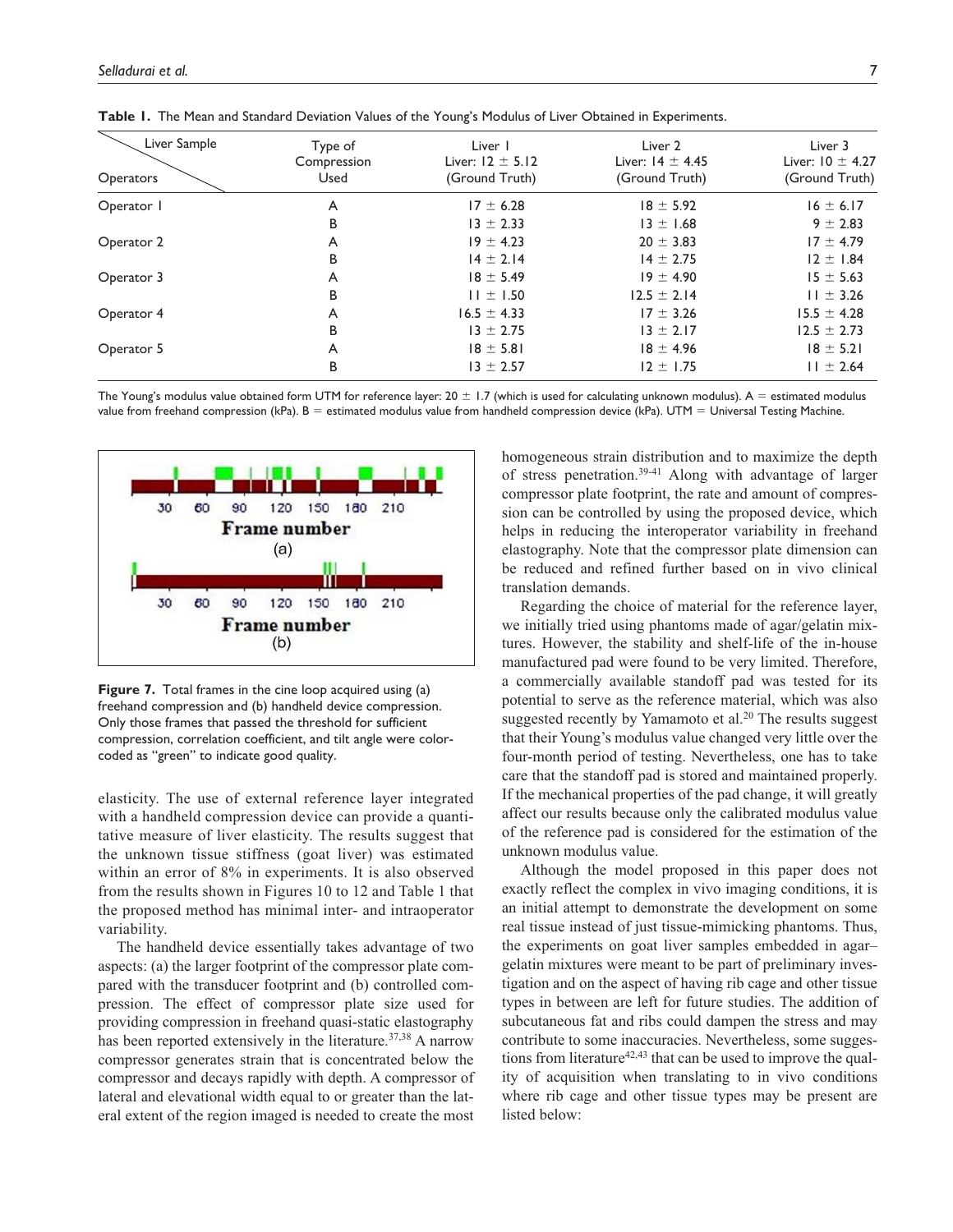

**Figure 8.** An example frame of (a) axial displacement map and (b) corresponding axial strain elastogram, selected by the frame selection algorithm is shown. Notice that the axial displacement contours are mostly parallel to each other as it would be for a uniform compression. The frame selection algorithm uses an estimate of the tilt angle from the axial displacement and frame-average axial strain as parameters to decide on amount and tilt in compression.



**Figure 9.** Screenshot of elastograms from Sonix Touch Q+ ultrasound scanner obtained by (a) freehand compression and (b) handheld device compression. The red box on the image represents the ROI from which the strain ratios were computed. ROI = region of interest.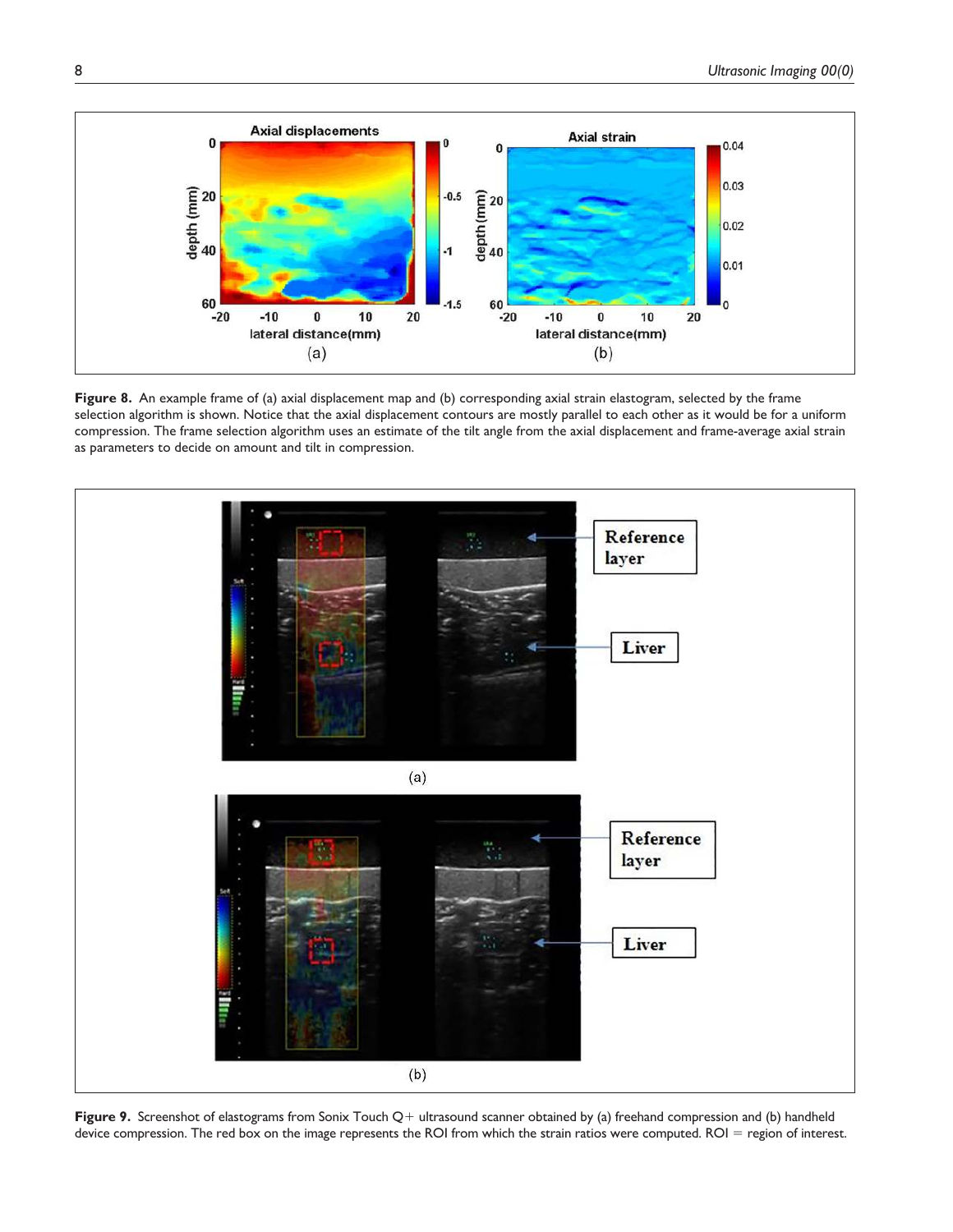

**Figure 10.** The mean and standard deviation values of liver 1 Young's Modulus values obtained from UTM, freehand compression, and handheld device compression of the five operators for strain ratio calculated from Scanner software. UTM = Universal Testing Machine.



**Figure 11.** The mean and standard deviation values of liver 2 Young's Modulus values obtained from UTM, freehand compression, and handheld device compression of the five operators for strain ratio calculated from Scanner software. UTM = Universal Testing Machine.

- image the right liver lobe through an intercostal space (eighth or ninth intercostal space can be selected as the scanning site) with the patient supine and the right arm elevated to widen the intercostal space;
- the handheld controlled compression device used here needs to impart repeated compression–relaxation to the tissue to induce the necessary strain;



**Figure 12.** The mean and standard deviation values of liver 3 Young's Modulus values obtained from UTM, freehand compression, and handheld device compression of the five operators for strain ratio calculated from Scanner software. UTM = Universal Testing Machine.

- selecting an ROI that is free from interfering structures and artifacts;
- have the patient perform a short breath hold to ensure that strain elastography (SE) images are displayed consistently.

all the other factors listed in Barr et al.,<sup>44</sup> will need to be evaluated.

Furthermore, the focus of the paper was to investigate and report on an approach using reference layer and controlled compression setup to make quasi-static elastography a quantitative technique and reduce the inter-/intraoperator variability. Therefore, the performance of the proposed method was not tested for varied range of liver stiffness or other abnormal conditions like, for example, steatosis. However, in literature, it is suggested that ultrasonic strain elastography can be used for quantitative (i.e., strain ratio) assessment of the severity of fatty liver.<sup>45,46</sup> Proposed method is an improvised extension of the strain elastography, and therefore, it is reasonable to hypothesize that the proposed method will also work equally well at different stiffness value and it may also be useful to stage steatosis condition of liver.

Furthermore, it should be noted that in the proposed approach, strain contrast is calculated first, followed by calculation of modulus contrast using CTE (i.e., Equation (1)). Finally, the quantitative Young's modulus value is estimated using the known modulus values of the reference layer and the calculated modulus contrast. Therefore, it is fair to anticipate that the strain distribution may change depending on the different type of tissues along the compression path. Having slip boundary condition at interfaces could be the most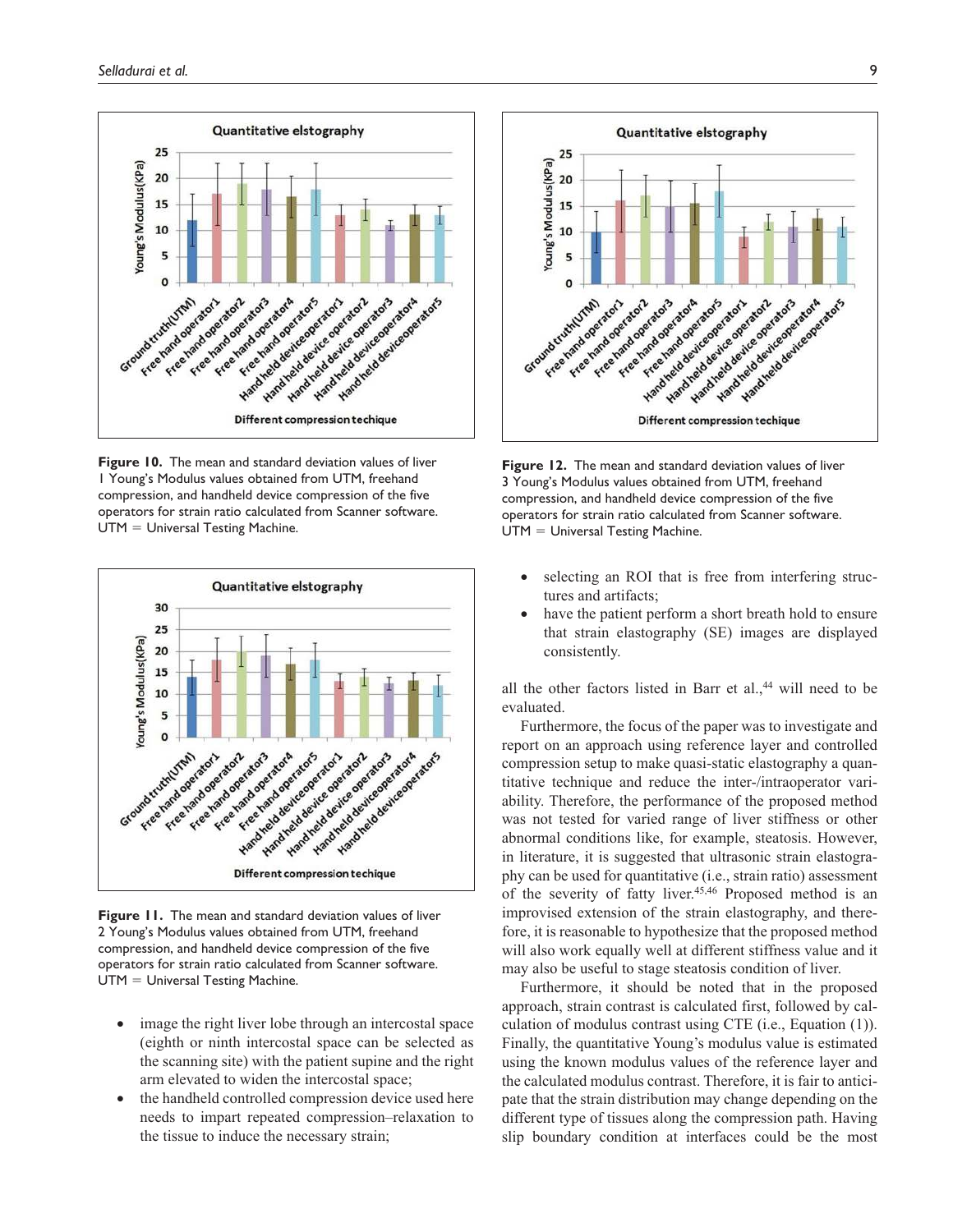challenging of them. However, prior work by our group has demonstrated that even in the more complex case of having stiff or soft inclusion with slip boundary condition, the error in CTE can be made less than 5% by carefully choosing the ROI to calculate the strain ratio.<sup>47</sup> In comparison with having an inhomogeneity with slip boundary condition, the estimation in liver target should be less error prone due to it being more homogeneous compared with a lesion in a background case. Also, Equation (1) assumes linear elasticity,  $32,33$  which is a fundamental aspect in quasi-static elastography and may be acceptable as long as the compression is within a small strain range. This condition will probably be satisfied because the image quality will also be good only in the small strain range  $(-0.5\% - 2\%)$  dictated by the strain filter concept. Nevertheless, the applicability of Equation (1) in complex scenarios will have to be paid more attention in future while clinically translating this approach.

Other quantitative methods include TE and SWE, which are available already in clinical practice. However, there seems to be an issue with measurement variation from scanner to scanner that is still being addressed for liver imaging.10,48 Furthermore, these methods need a dedicated high-end scanner system.<sup>11,49</sup> One of the major advantages of the proposed approach is that it can be easily used with a standard ultrasound scanner having elastography software and a calibrated reference layer that is commercially available. Furthermore, we standardized the scanning procedure for quantitative quasi-static elastography by providing controlled and precise compression using handheld controlled compression device. It would be interesting to compare the proposed methodology with TE and SWE (state of the art) through an in vivo clinical study, which is left for future work.

There are several methods reported in the literature that seeks to estimate the modulus image from displacement and strain data from axial and lateral directions using inverse reconstruction techniques.<sup>50</sup> It is possible that some of the simple inverse reconstruction methods that are real time can be adopted for the case considered. In general, the accuracy, robustness, and speed of inverse reconstruction improve with better quality input estimates of axial and lateral displacement data.<sup>50</sup> Recently, there have been many methods proposed to obtain better quality lateral displacement estimates in elastography.18,51-53 We are currently investigating on combining the reference layer methodology and inverse reconstruction approach having access to better quality lateral displacement estimates, and compare it with the simple approach proposed here.

## **Acknowledgments**

The authors thank the Ministry of Human Resource Development, Government of India, for awarding Half time Teaching/Research Assistantship (HTRA) scholarship to the PhD scholar through IIT Madras. The authors would like to thank Dr. A. Arockiarajan and Dr. Pijush Ghosh of IIT Madras for providing access to the Universal Testing Machine (UTM) for experiments.

## **Declaration of Conflicting Interests**

The author(s) declared no potential conflicts of interest with respect to the research, authorship, and/or publication of this article.

#### **Funding**

The author(s) disclosed receipt of the following financial support for the research, authorship, and/or publication of this article: This work was supported by a seed grant from the Indian Institute of Technology Madras to A.K.T.

### **ORCID iD**

Arun K. Thittai **i** https://orcid.org/0000-0002-0061-661X

#### **References**

- 1. Bellentani S. The epidemiology of non-alcoholic fatty liver disease. Liver International. 2017;37:81-4.
- 2. Le MH, Devaki P, Ha NB, Jun DW, Te HS, Cheung RC, et al. Prevalence of non-alcoholic fatty liver disease and risk factors for advanced fibrosis and mortality in the United States. PLoS ONE. 2017;12(3):e0173499.
- 3. Alkhater SA. Paediatric non-alcoholic fatty liver disease: an overview. Obes Rev. 2015;16:393-405.
- 4. Perumpail BJ, Khan MA, Yoo ER, Cholankeril G, Kim D, Ahmed A. Clinical epidemiology and disease burden of nonalcoholic fatty liver disease. World J Gastroenterol. 2017; 23(47):8263-76.
- 5. Cai J, Zhang XJ, Li H. Progress and challenges in the prevention and control of nonalcoholic fatty liver disease. Med Res Rev. 2018;39:328-48.
- 6. Jeong WK, Lim HK, Lee H-K, Jo JM, Kim Y. Principles and clinical application of ultrasound elastography for diffuse liver disease. Ultrasonography. 2014;33(3):149-60.
- 7. Goodman ZD. Grading and staging systems for inflammation and fibrosis in chronic liver diseases. J Hepatol. 2007;47(4):598-607.
- 8. Castera L, Bedossa P. How to assess liver fibrosis in chronic hepatitis C: serum markers or transient elastography vs. liver biopsy? Liver International. 2011;31:13-7.
- 9. Suk KT, Baik SK, Yoon JH, Cheong JY, Paik YH, Lee CH, et al. Revision and update on clinical practice guideline for liver cirrhosis. Korean J Hepatol. 2012;18(1):1-21.
- 10. Colombo S, Buonocore M, Del Poggio A, Jamoletti C, Elia S, Mattiello M, et al. Head-to-head comparison of transient elastography (TE), real-time tissue elastography (RTE), and acoustic radiation force impulse (ARFI) imaging in the diagnosis of liver fibrosis. J Gastroenterol. 2012;47(4):461-9.
- 11. Varghese T. Quasi-static ultrasound elastography. Ultrasound Clin. 2009;4:323-38.
- 12. Dewall RJ. Ultrasound elastography: principles, techniques, and clinical applications. Crit Rev Biomed Eng. 2013;41(1):1-19.
- 13. Sandrin L, Fourquet B, Hasquenoph J-M, Yon S, Fournier C, Mal F, et al. Transient elastography: a new noninvasive method for assessment of hepatic fibrosis. Ultrasound Med Biol. 2003;29(12):1705-13.
- 14. Frulio N, Trillaud H. Ultrasound elastography in liver. Diagn Interv Imaging. 2013;94:515-34.
- 15. Kishimoto R, Suga M, Koyama A, Omatsu T, Tachibana Y, Ebner DK, et al. Measuring shear-wave speed with point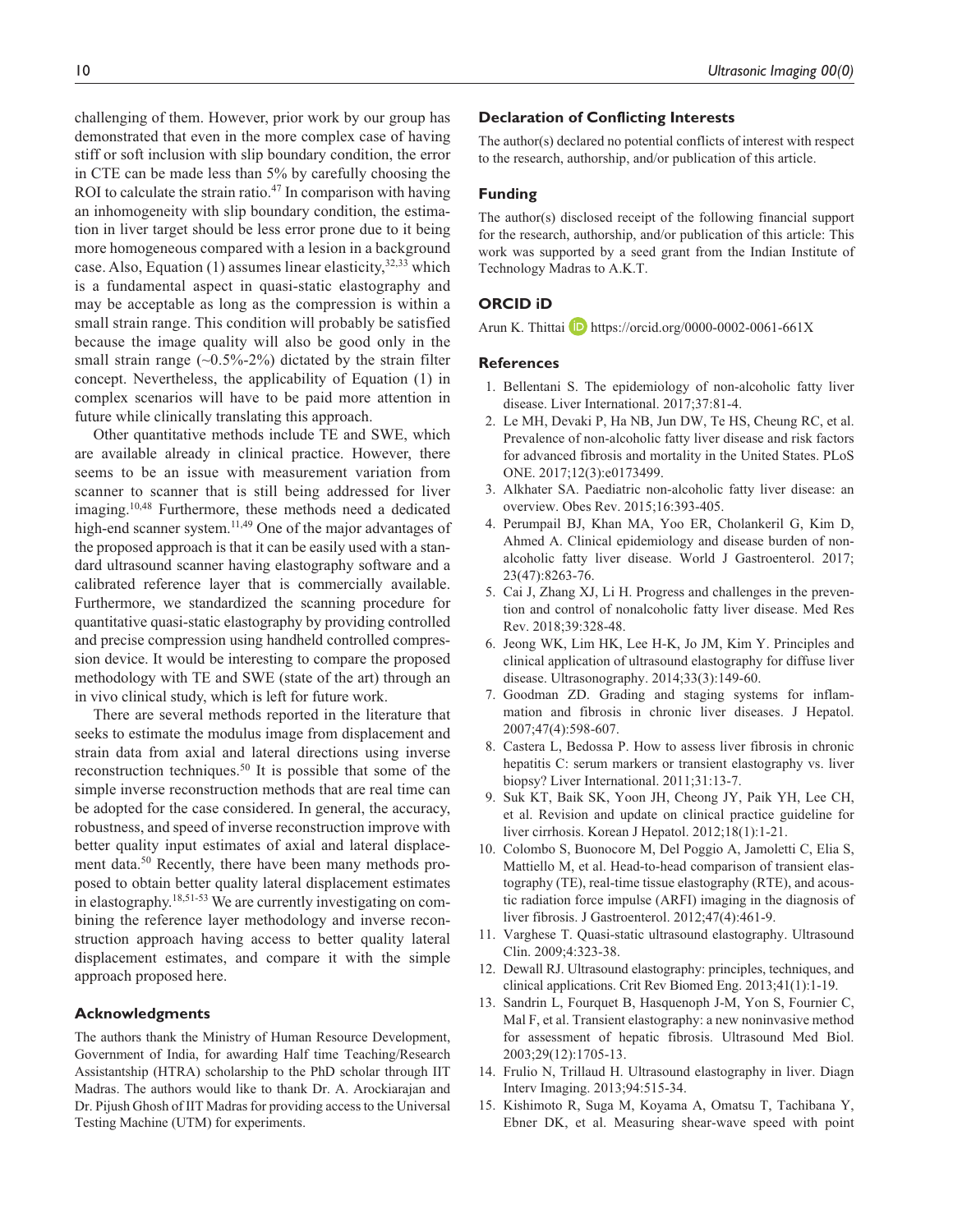shear-wave elastography and MR elastography: a phantom study. BMJ Open. 2017;7(1):e013925.

- 16. Bercoff J, Tanter M, Fink M. Supersonic shear imaging: a new technique for soft tissue elasticity mapping. IEEE Trans Ultrason Ferroelectr Freq Control. 2004;51:396-409.
- 17. Redhu N, Rastogi D, Yadav A, Hariprasad S, Jigar Z, Tripathi S, et al. Ultrasound elastography—review. Curr Med Res Pract. 2015;5:67-71.
- 18. Lokesh B, Thittai AK. Diverging beam with synthetic aperture technique for rotation elastography: preliminary experimental results. Phys Med Biol. 2018;63(20):20LT01.
- 19. Chen L, Low LK, DeLancey JO, Ashton-Miller JA. In vivo estimation of perineal body properties using ultrasound quasistatic elastography in nulliparous women. J Biomech. 2015;48(9): 1575-9.
- 20. Yamamoto Y, Yamaguchi S, Sasho T, Fukawa T, Akatsu Y, Nagashima K, et al. Quantitative ultrasound elastography with an acoustic coupler for Achilles tendon elasticity: measurement repeatability and normative values. JUltrasound Med. 2016;35(1): 159-66.
- 21. Hee L, Sandager P, Petersen O, Uldbjerg N. Quantitative sonoelastography of the uterine cervix by interposition of a synthetic reference material. Acta Obstet Gynecol Scand. 2013;92(11):1244-9.
- 22. Selladurai S, Thittai AK. Quantitative quasi-static ultrasound elastography using reference layer: a preliminary assessment. In: 2018 IEEE International Ultrasonics Symposium (IUS), Kobe, Japan, 22-25 October 2018, p.1-4. IEEE.
- 23. Selladurai S, Thittai AK. Towards quantitative quasi-static ultrasound elastography using a reference layer for liver imaging application: a preliminary assessment. Ultrasonics. 2019;93: 7-17.
- 24. Abhilash V, Thittai AK. Development of a compact hand-held device for use in quasi-static elastography: a preliminary study on tissue-mimicking phantom. In: 16th International Tissue Elasticity Conference, Avignon, France, 9-12 September 2018, p. 40.
- 25. Abhilash V. Development of a compact hand-held device for operator-independent quasi-static elastography. Master's thesis, Indian Institute of Technology Madras, Chennai, India.
- 26. Xia R, Tao G, Thittai AK. Dynamic frame pairing in real-time freehand elastography. IEEE Trans Ultrason Ferroelectr Freq Control. 2014;61(6):979-85.
- 27. Chintada BR, Subramani AV, Raghavan B, Thittai AK. A novel elastographic frame quality indicator and its use in automatic representative-frame selection from a cine loop. Ultrasound Med Biol. 2017;43(1):258-72.
- 28. Molina FS, Gomez LF, Florido J, Padilla MC, Nicolaides KH. Quantification of cervical elastography: a reproducibility study. Ultrasound Obstet Gynecol. 2012;39(6):685-9.
- 29. Hernandez-Andrade E, Hassan SS, Ahn H, Korzeniewski SJ, Yeo L, Chaiworapongsa T, et al. Evaluation of cervical stiffness during pregnancy using semiquantitative ultrasound elastography. Ultrasound Obstet Gynecol. 2013;41(2):152-61.
- 30. Ponnekanti H, Ophir J, Cespedes I. Ultrasonic imaging of the stress distribution in elastic media due to an external compressor. Ultrasound Med Biol. 1994;20(1):27-33.
- 31. Nakayama M, Ariji Y, Nishiyama W, Ariji E. Evaluation of the masseter muscle elasticity with the use of acoustic coupling

agents as references in strain sonoelastography. Dentomaxillofac Radiol. 2014;44(3):20140258.

- 32. Kallel F, Bertrand M, Ophir J. Fundamental limitations on the contrast-transfer efficiency in elastography: an analytic study. Ultrasound Med Biol. 1996;22(4):463-70.
- 33. Kallel F, Prihoda CD, Ophir J. Contrast-transfer efficiency for continuously varying tissue moduli: simulation and phantom validation. Ultrasound Med Biol. 2001;27(8):1115-25.
- 34. Manickam K, Machireddy RR, Seshadri S. Characterization of biomechanical properties of agar based tissue mimicking phantoms for ultrasound stiffness imaging techniques. J Mech Behav Biomed Mater. 2014;35:132-43.
- 35. Manickam K, Machireddy RR, Seshadri S. Study of ultrasound stiffness imaging methods using tissue mimicking phantoms. Ultrasonics. 2014;54(2):621-31.
- 36. Xia R, Thittai AK. Method to estimate the deviation from ideal uniaxial compression during freehand elastography. Ultrason Imaging. 2015;37(1):70-82.
- 37. Konofagou E, Dutta P, Ophir J, Cespedes I. Reduction of stress nonuniformities by apodization of compressor displacement in elastography. Ultrasound Med Biol. 1996;22(9):1229-36.
- 38. Love AEIX. The stress produced in a semi-infinite solid by pressure on part of the boundary. Philos T R Soc Lond. 1929; 228(659-669):377-420.
- 39. Kolen AF. Elasticity imaging for monitoring thermal ablation therapy in liver. PhD thesis, University of London, 2003.
- 40. Doyley MM, Bamber JC, Fuechsel F, Bush NL. A freehand elastographic imaging approach for clinical breast imaging: system development and performance evaluation. Ultrasound Med Biol. 2001;27(10):1347-57.
- 41. Varghese T, Zagzebski JA, Frank G, Madsen EL. Elastographic imaging using a handheld compressor. Ultrason Imaging. 2002;24(1):25-35.
- 42. Dietrich CF, Bamber J, Berzigotti A, Bota S, Cantisani V, Castera L, et al. EFSUMB guidelines and recommendations on the clinical use of liver ultrasound elastography, update 2017 (long version). Ultraschall Med. 2017;38(4):e16-47.
- 43. Bamber J, Cosgrove D, Dietrich CF, Fromageau J, Bojunga J, Calliada F, et al. EFSUMB guidelines and recommendations on the clinical use of ultrasound elastography. Part 1: basic principles and technology. Ultraschall Med. 2013;34(2):169-84.
- 44. Barr RG, Ferraioli G, Palmeri ML, Goodman ZD, Garcia-Tsao G, Rubin J, et al. Elastography assessment of liver fibrosis: society of radiologists in ultrasound consensus conference statement. Radiology. 2015;276(3):845-61.
- 45. Li YY, Wang XM, Zhang YX, Ou GC. Ultrasonic elastography in clinical quantitative assessment of fatty liver. World J Gastroenterol. 2010;16(37):4733-7.
- 46. Sigrist RM, Liau J, Kaffas AE, Chammas MC, Willmann JK. Ultrasound elastography: review of techniques and clinical applications. Theranostics. 2017;7:1303-29.
- 47. Thitaikumar A, Ophir J. Effect of lesion boundary conditions on axial strain elastograms: a parametric study. Ultrasound Med Biol. 2007;33(9):1463-7.
- 48. Ferraioli G, De Silvestri A, Lissandrin R, Maiocchi L, Tinelli C, Filice C, et al. Evaluation of inter-system variability in liver stiffness measurements. Ultraschall Med. 2019;40(1):64-75.
- 49. Nightingale K. Acoustic Radiation Force Impulse (ARFI) imaging: a review. Curr Med Imaging Rev. 2011;7(4):328-39.